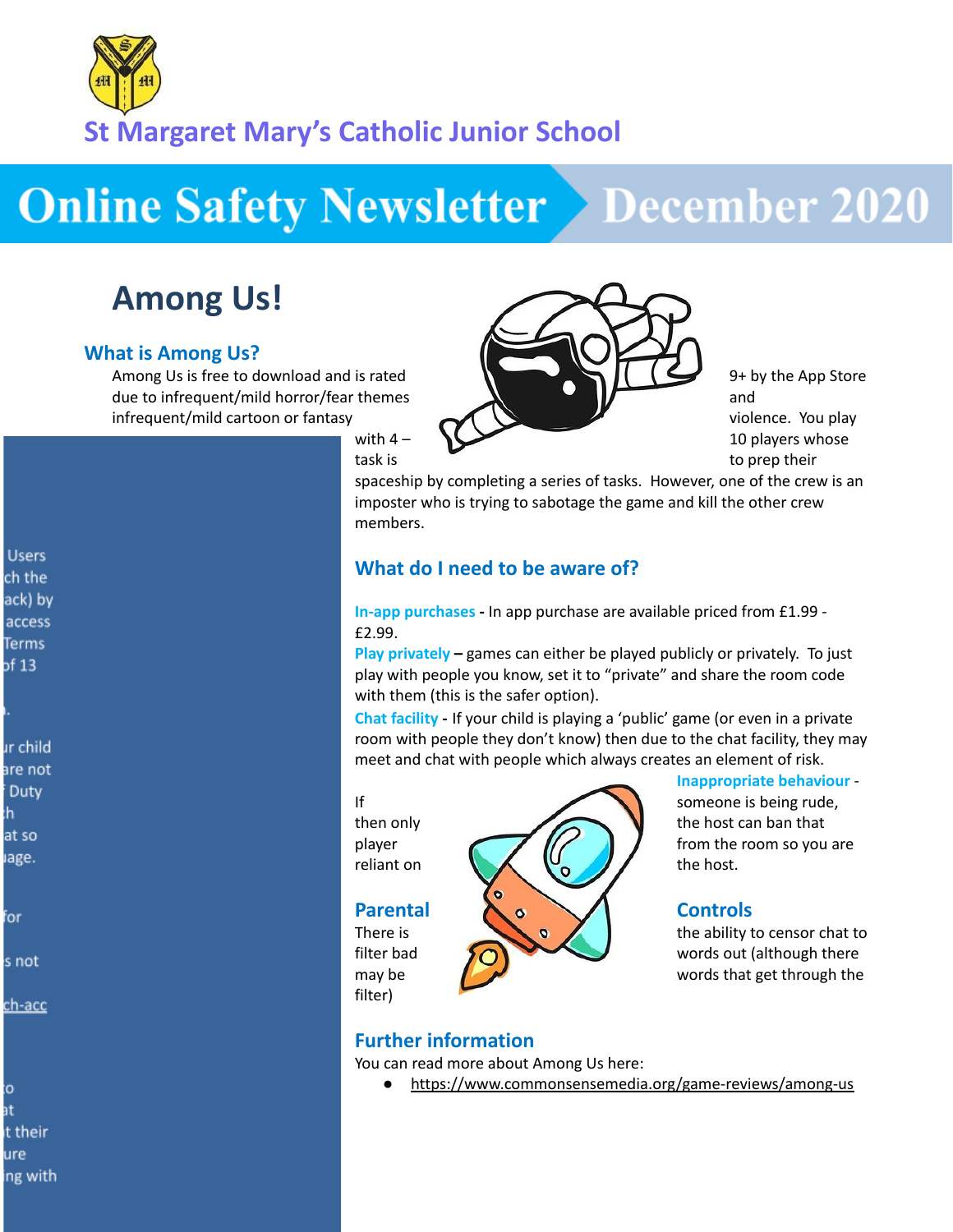# TikTok Direct messaging images

### **What is TikTok?**<br>**What is TikTok? YOU MUST BE ATTLE YOU MUST LIK FORM** Current as of the date released 1.12.20.<br>You must be over 13 years of age to use TikTok.

Users can watch musical clips, record 60 second clips (it includes lots of lip synching and dancing), edit them and add special effects.

#### **Is your child using TikTok?**

TikTok have created their top 10 Tips for you, which provides a really useful overview of settings to make TikTok a safer environment:

<https://newsroom.tiktok.com/en-us/tiktoks-top-10-tips-for-parents>

#### **Privacy settings**

Find out about TikTok's privacy settings and choose the most appropriate for your child. It is safer for an account to be set to private (therefore only people your child chooses to accept can follow them) although you would still need to talk to your child about only accepting requests from people they know in real life. You can also set whether or not people can comment on their content.

#### **Reporting**

As with any app/website your child is using to interact with others, ensure that they know how to delete, report or block another user as well as know how to report any inappropriate content that they come across:

● <https://support.tiktok.com/sv/privacy-safety/block-accounts-sv>

# **Sharing videos and**

Net Aware have produced the following article to help those who may be worried about their child sharing videos and images online through apps like TikTok and Snapchat.

https://www.net-aware.org.uk/news/s hould-i-be-worried-about-my-child-sha ring-videos-and-images-online2/

## **WhatsApp:** disappearing messages

WhatsApp have introduced disappearing messages. If enabled, a user can send a message that will disappear after seven days. WhatsApp advise users to only use disappearing messages with trusted individuals because of the risks of sending disappearing messages. For example, users are still able to take a screenshot of a disappearing message before it disappears and then share with others.

You can find out more information here: https://faq.whatsapp.com/general/chat s/about-disappearing-messages

● [\(https://support.tiktok.com/en/privacy-safety/report-inappropriate-content-default](https://support.tiktok.com/en/privacy-safety/report-inappropriate-content-default)

### **Direct messaging/commenting**

TikTok has a direct messaging element so users can chat to each other **(TikTok now automatically disables Direct Messages for registered accounts under the age of 16)** as well as the ability to comment on each other's

content. There is a risk on TikTok that cyberbullying can occur, or a user can receive unwanted attention from a stranger. TikTok have produced this list of available settings to reduce the risk of this happening

[https://www.tiktok.com/safety/resources/anti-bully?lang=en.](https://www.tiktok.com/safety/resources/anti-bully?lang=en) It is important that your child understands that if they come across anything that they don't like or makes them feel uncomfortable then they should speak to you or another trusted adult.

# **Monitoring Apps**

Would you like to monitor what your child is doing online? The best app to use will be dependent on what devices your child is using but this helpful article from Internet Matters reviews the top monitoring apps for you: